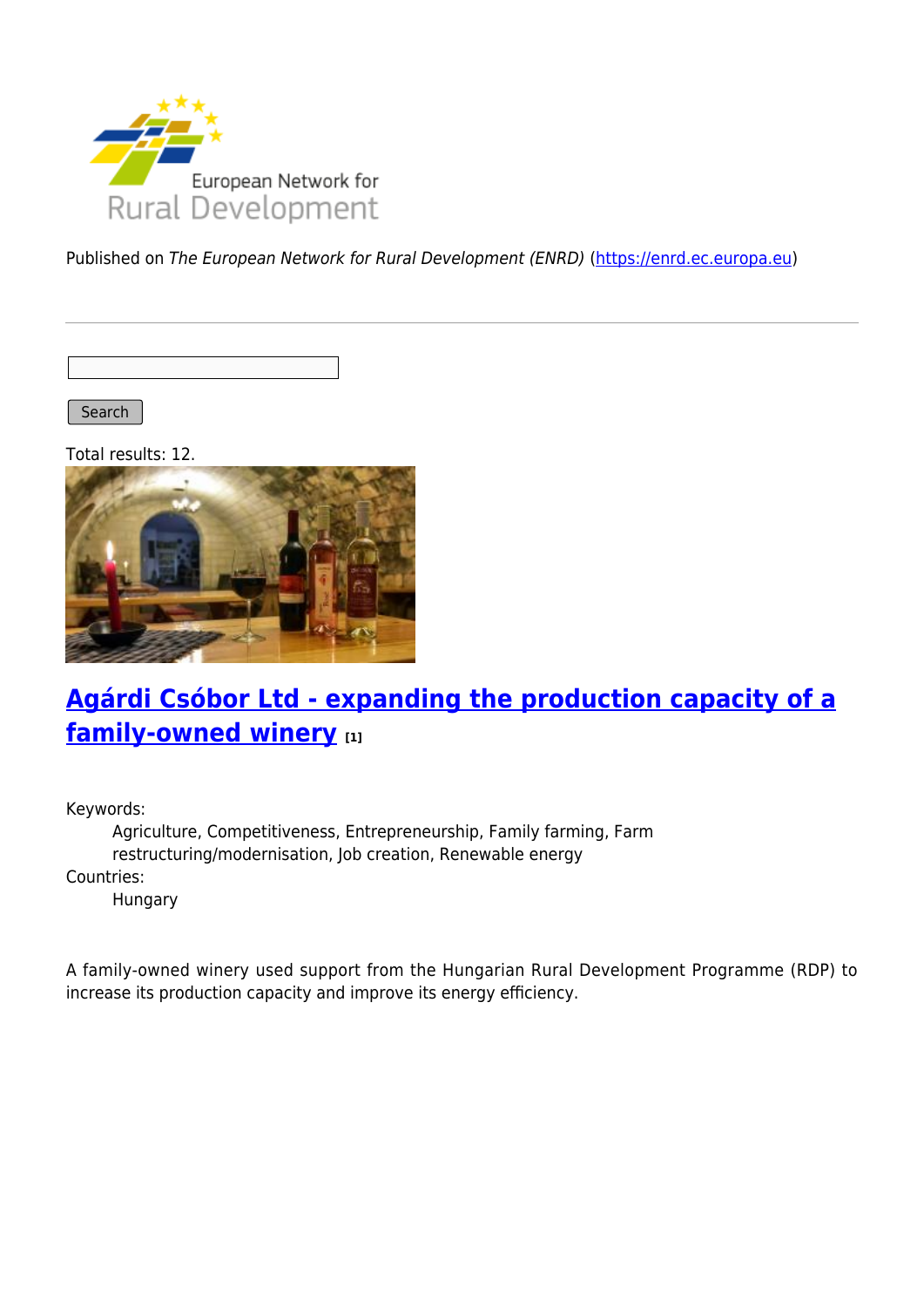

#### **[Majsai Horticulture Ltd - construction of greenhouses and](https://enrd.ec.europa.eu/projects-practice/majsai-horticulture-ltd-construction-greenhouses-and-introduction-modern_en) [the introduction of modern technologies](https://enrd.ec.europa.eu/projects-practice/majsai-horticulture-ltd-construction-greenhouses-and-introduction-modern_en) [2]**

Keywords:

Agriculture, Competitiveness, Entrepreneurship, Environmental protection, Farm restructuring/modernisation, Irrigation, Job creation Countries:

Hungary

A family farm used investment support from the Hungarian Rural Development Programme (RDP) to improve its competitiveness in the horticultural sector in Hungary.

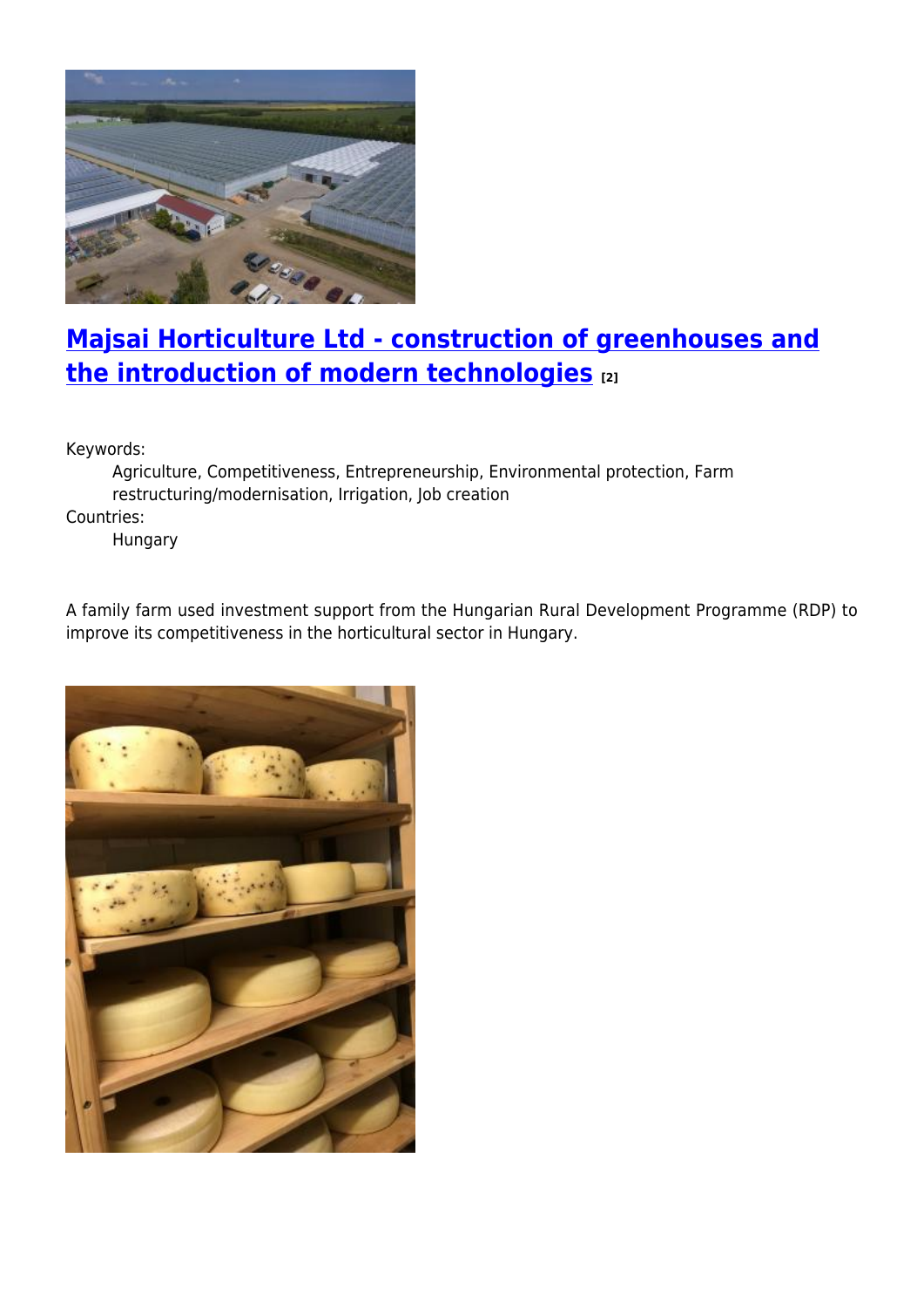#### **[Establishment of a cheese workshop](https://enrd.ec.europa.eu/projects-practice/establishment-cheese-workshop_en) [3]**

Keywords:

Competitiveness, Entrepreneurship, Family farming, Farm restructuring/modernisation, Job creation, Women, Young farmers

Countries:

Hungary

Support for setting up young farmers and adding value to agricultural products in processing enabled a young entrepreneur to set up her own family business on producing artisanal dairy products.



#### **[Environmentally friendly development of a family farm](https://enrd.ec.europa.eu/projects-practice/environmentally-friendly-development-family-farm_en) [4]**

Keywords:

Agriculture, Animal husbandry, Competitiveness, Entrepreneurship, Environmental protection, Family farming, Organic farming, Product quality Countries:

Hungary

A family farm used support from multiple Rural Development Programme (RDP) measures to ensure the farm's viability and diversify towards a quality focused and profit-oriented business.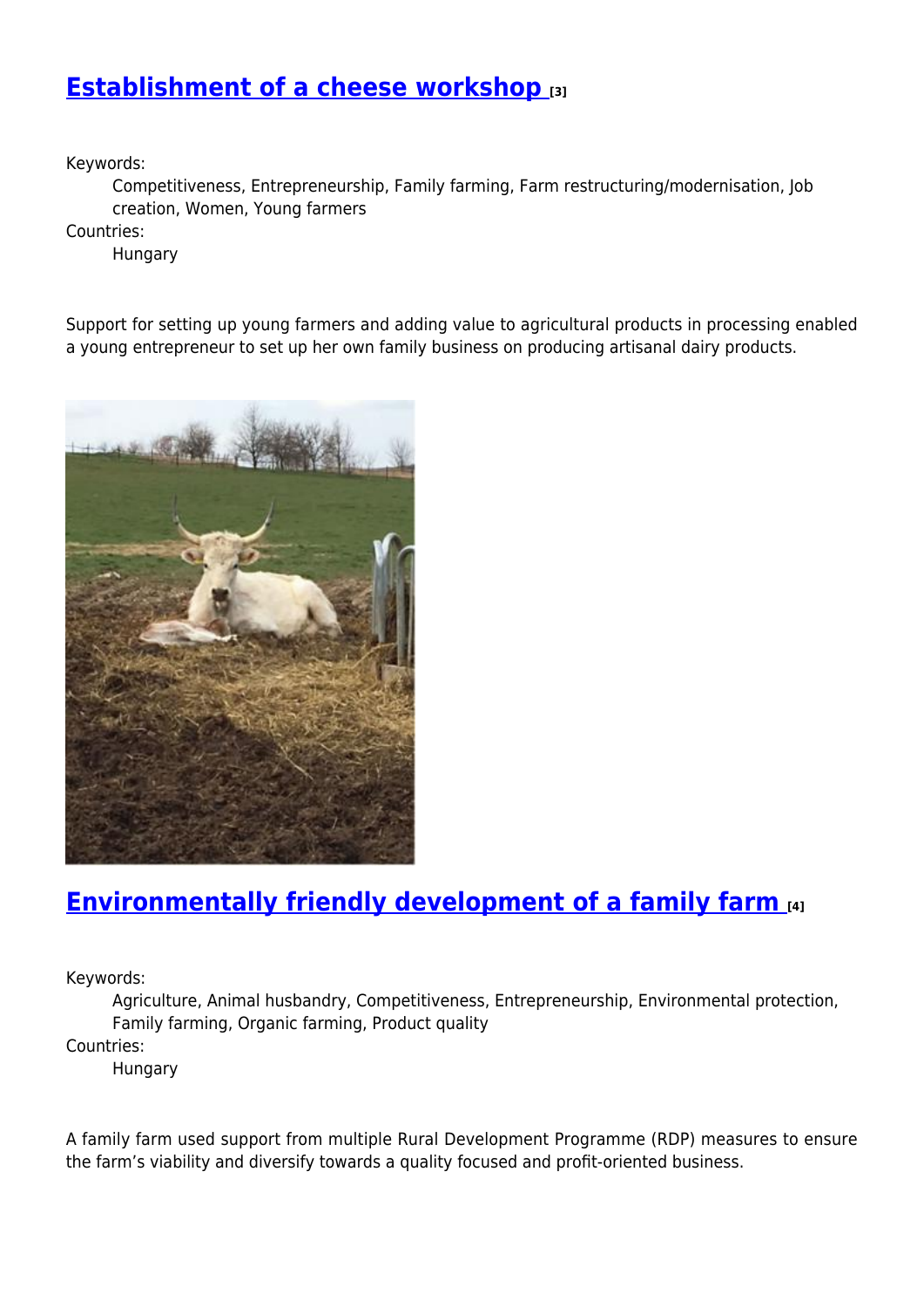

# **[Modernization of a rice growing farm in Portugal](https://enrd.ec.europa.eu/projects-practice/modernization-rice-growing-farm-portugal_en) [5]**

Keywords:

Agriculture, Competitiveness, Energy efficiency, Farm restructuring/modernisation, Irrigation Countries:

Portugal

Modernisation of a rice farm in Portugal through the application of precision farming in its irrigation infrastructure.



### **[Hydroponic production of tomatoes in glass eco](https://enrd.ec.europa.eu/projects-practice/hydroponic-production-tomatoes-glass-eco-greenhouses_en)[greenhouses](https://enrd.ec.europa.eu/projects-practice/hydroponic-production-tomatoes-glass-eco-greenhouses_en) [6]**

Keywords:

Added value, Agriculture, Competitiveness, Diversification, Energy efficiency, Entrepreneurship, Environmental protection, Innovation, Job creation, Product quality, Renewable energy, Rural SMEs

Countries:

Portugal

A major exporting agricultural company in Portugal, used EAFRD support to develop a state-of-the-art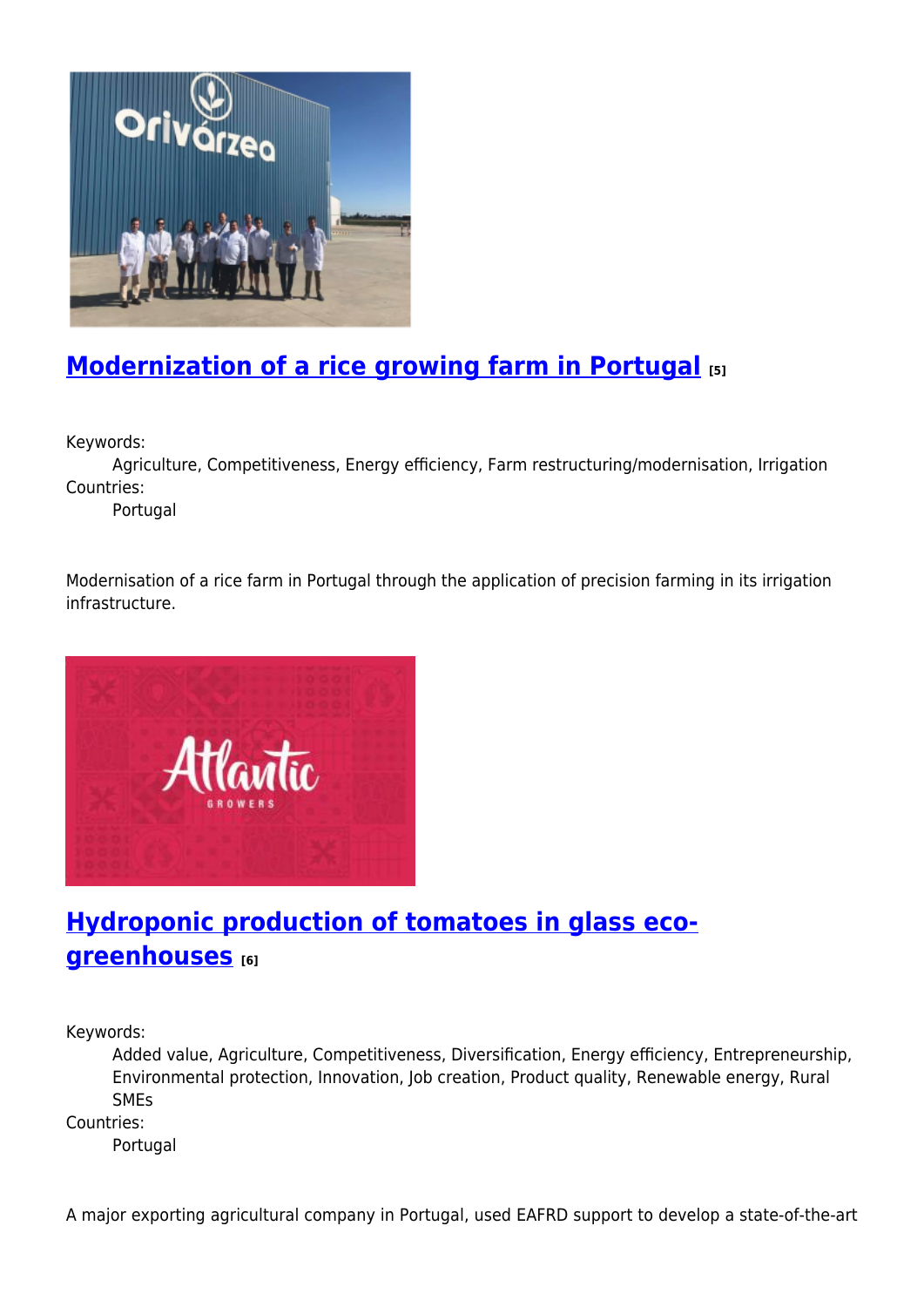innovative, greenhouse production unit.



#### **[Kyrö Distillery – Investing in improved production capacity](https://enrd.ec.europa.eu/projects-practice/kyro-distillery-investing-improved-production-capacity_en) [7]**

Keywords:

Competitiveness, Entrepreneurship, Farm restructuring/modernisation, Food & Drink, Job creation, Rural business, Rural Inspiration Awards: nominees Countries:

Finland

A company producing rye gin and whiskey used RDP support to increase its production capacity to meet the demand of national and international markets.



#### **[A young female farmer investing on mechanised agriculture](https://enrd.ec.europa.eu/projects-practice/young-female-farmer-investing-mechanised-agriculture_en) [8]**

Keywords:

Agriculture, Competitiveness, Farm restructuring/modernisation, Women, Young farmers Countries:

Hungary

Switching from manual labour to mechanised work in order to make the business much more cost effective.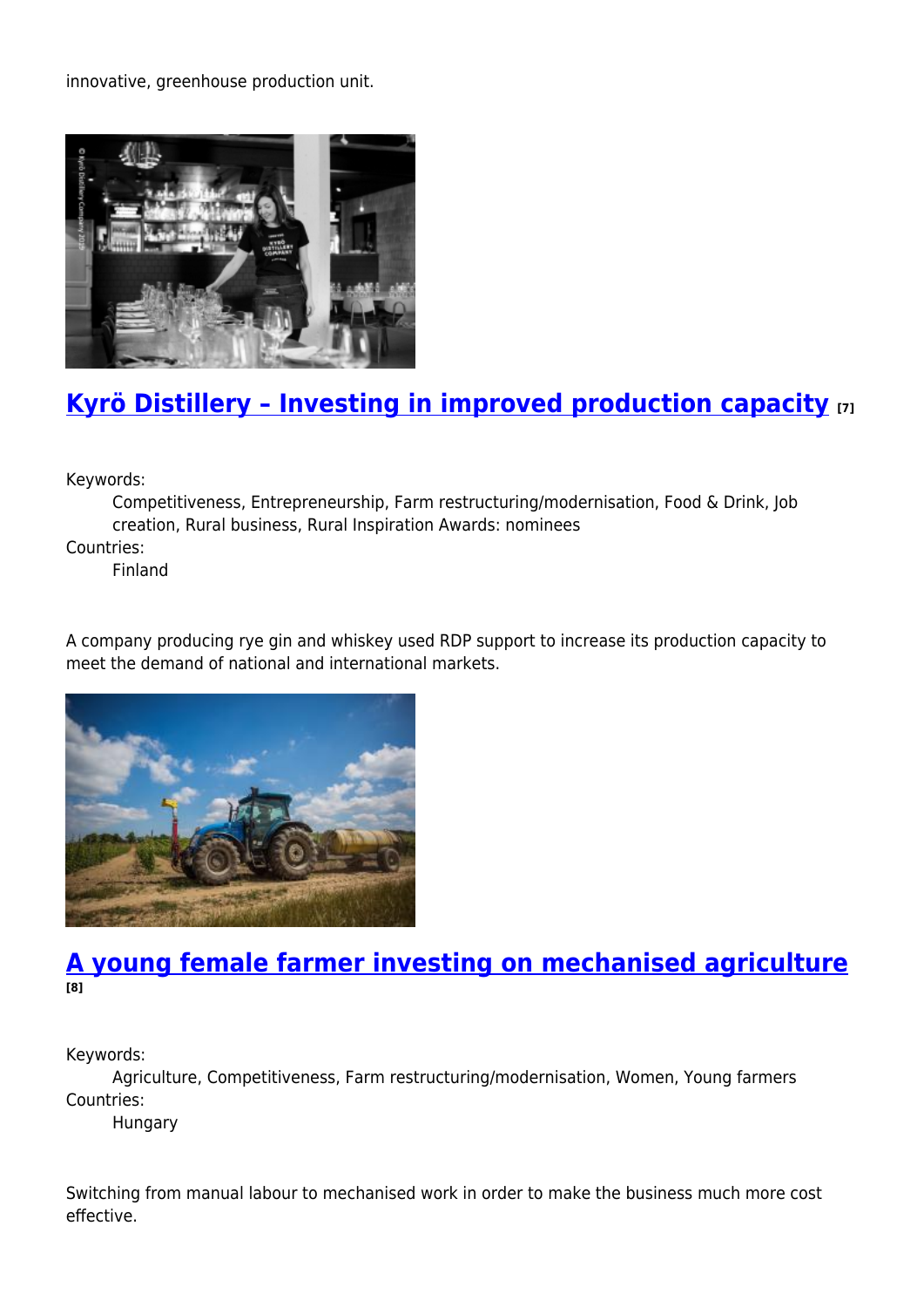

# **[Replacing the apricot orchards at Balaton Fruit Ltd](https://enrd.ec.europa.eu/projects-practice/replacing-apricot-orchards-balaton-fruit-ltd_en) [9]**

Keywords:

Agriculture, Competitiveness, Farm restructuring/modernisation Countries:

Hungary

Ensuring the productivity of a fruit-producing business by replacing low-yield apricot orchards with more reliable plants.



# **[Construction of a cold-store facility by the Hanság-](https://enrd.ec.europa.eu/projects-practice/construction-cold-store-facility-hansag-fertomenti-cooperative_en)[Fertőmenti Cooperative](https://enrd.ec.europa.eu/projects-practice/construction-cold-store-facility-hansag-fertomenti-cooperative_en) [10]**

Keywords: Competitiveness, Entrepreneurship, Market development, Rural SMEs Countries: Hungary

A fruit and vegetables producing cooperative used RDP support to expand its cold storage capacity in order to better respond to market trends.